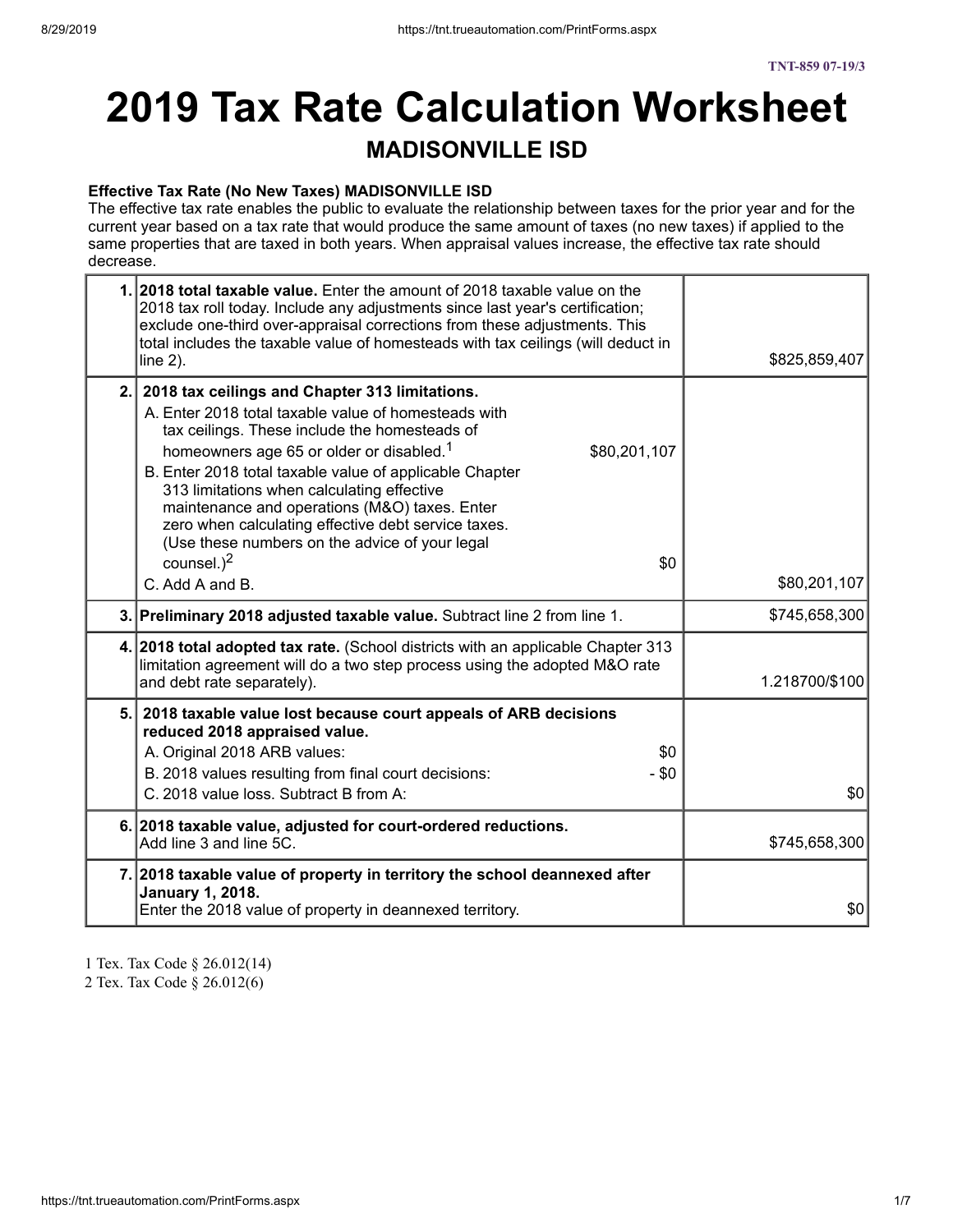## **2019 Tax Rate Calculation Worksheet (continued) MADISONVILLE ISD**

| 8.   | 2018 taxable value lost because property first qualified for an<br>exemption in 2019. Note that lowering the amount or percentage of an<br>existing exemption does not create a new exemption or reduce taxable value.<br>If the school district increased an original exemption, use the difference<br>between the original exempted amount and the increased exempted amount.<br>Do not include value lost due to freeport or "goods-in-transit" exemptions.<br>\$2,486,214<br>A. Absolute exemptions. Use 2018 market value:<br>B. Partial exemptions. 2019 exemption amount, or<br>$+$ \$1,801,729<br>2019 percentage exemption times 2018 value: |               |
|------|-------------------------------------------------------------------------------------------------------------------------------------------------------------------------------------------------------------------------------------------------------------------------------------------------------------------------------------------------------------------------------------------------------------------------------------------------------------------------------------------------------------------------------------------------------------------------------------------------------------------------------------------------------|---------------|
|      | C. Value loss. Total of A and B:                                                                                                                                                                                                                                                                                                                                                                                                                                                                                                                                                                                                                      | \$4,287,943   |
| 9.   | 2018 taxable value lost because property first qualified for agricultural<br>appraisal (1-d or 1-d-1), timber appraisal, recreational/scenic appraisal<br>or public access airport special appraisal in 2019. Use only those<br>properties that first qualified in 2019; do not use properties that qualified in<br>2018.<br>A. 2018 market value:<br>\$3,946,369<br>B. 2019 productivity or special appraised value:<br>$-$ \$51,070                                                                                                                                                                                                                 |               |
|      | C. Value loss. Subtract B from A:                                                                                                                                                                                                                                                                                                                                                                                                                                                                                                                                                                                                                     | \$3,895,299   |
|      | 10. Total adjustments for lost value. Add lines 7, 8C, and 9C.                                                                                                                                                                                                                                                                                                                                                                                                                                                                                                                                                                                        | \$8,183,242   |
|      | 11. 2018 adjusted taxable value. Subtract line 10 from line 6.                                                                                                                                                                                                                                                                                                                                                                                                                                                                                                                                                                                        | \$737,475,058 |
|      | 12. Adjusted 2018 taxes. Multiply line 4 times line 11 and divide by \$100.                                                                                                                                                                                                                                                                                                                                                                                                                                                                                                                                                                           | \$8,987,608   |
|      | 13. Taxes refunded for years preceding tax year 2018: Enter the amount of<br>taxes refunded by the district for tax years preceding tax year 2018. Types of<br>refunds include court decisions, corrections and payment errors. Do not<br>include refunds for tax year 2018. This line applies only to tax years preceding<br>tax year 2018.                                                                                                                                                                                                                                                                                                          | \$23,810      |
|      | 14. Adjusted 2018 taxes with refunds. Add lines 12 and 13.                                                                                                                                                                                                                                                                                                                                                                                                                                                                                                                                                                                            | \$9,011,418   |
| 15.1 | Total 2019 taxable value on the 2019 certified appraisal roll today. This<br>value includes only certified values and includes the total taxable value<br>of homesteads with tax ceilings (will deduct in Line 17). These homesteads<br>include homeowners age 65 or older or disabled.                                                                                                                                                                                                                                                                                                                                                               |               |
|      | A. Certified values only: <sup>3</sup><br>\$722,120,738                                                                                                                                                                                                                                                                                                                                                                                                                                                                                                                                                                                               |               |
|      | B. Pollution control and energy storage system<br>exemption: Deduct the value of property exempted<br>for the current tax year for the first time as pollution<br>control or energy storage system property:<br>$-$ \$0<br>C. Total 2019 value. Subtract B from A.                                                                                                                                                                                                                                                                                                                                                                                    | \$722,120,738 |

3 Tex. Tax Code § 26.012(6)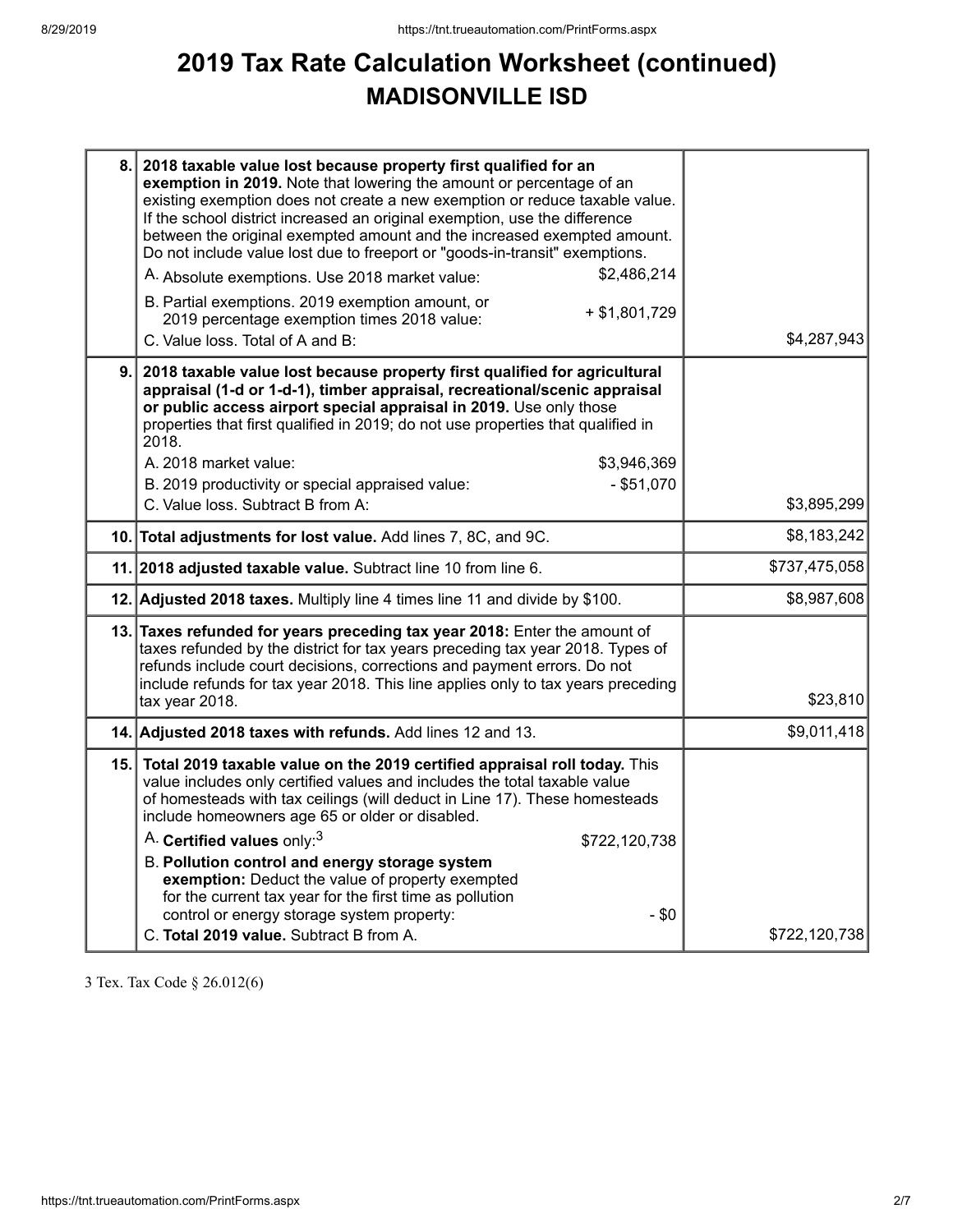## **2019 Tax Rate Calculation Worksheet (continued) MADISONVILLE ISD**

| 16. | Total value of properties under protest or not included on certified<br>appraisal roll.<br>A. 2019 taxable value of properties under protest.<br>The chief appraiser certifies a list of properties still<br>under ARB protest. The list shows the district's value<br>and the taxpayer's claimed value, if any, or an<br>estimate of the value if the taxpayer wins. For each<br>of the properties under protest, use the lowest of<br>these values. Enter the total value.<br>B. 2019 value of properties not under protest or<br>included on certified appraisal roll. The chief<br>appraiser gives school districts a list of those taxable<br>properties that the chief appraiser knows about but<br>are not included at appraisal roll certification. These<br>properties also are not on the list of properties that<br>are still under protest. On this list of properties, the<br>chief appraiser includes the market value, appraised<br>value, and exemptions for the preceding year and a<br>reasonable estimate of the market value, appraised<br>value, and exemptions for the current year. Use the<br>lower market, appraised, or taxable value (as<br>appropriate). Enter the total value.<br>C. Total value under protest or not certified. Add A<br>and B. | \$0<br>\$0          | \$0          |
|-----|-------------------------------------------------------------------------------------------------------------------------------------------------------------------------------------------------------------------------------------------------------------------------------------------------------------------------------------------------------------------------------------------------------------------------------------------------------------------------------------------------------------------------------------------------------------------------------------------------------------------------------------------------------------------------------------------------------------------------------------------------------------------------------------------------------------------------------------------------------------------------------------------------------------------------------------------------------------------------------------------------------------------------------------------------------------------------------------------------------------------------------------------------------------------------------------------------------------------------------------------------------------------------------|---------------------|--------------|
| 17. | 2019 tax ceilings and Chapter 313 limitations.<br>A. Enter 2019 total taxable value of homesteads with<br>tax ceilings. These include the homesteads of<br>homeowners age 65 or older or disabled. <sup>4</sup><br>B. Enter 2019 total taxable value of applicable Chapter<br>313 limitations when calculating effective<br>maintenance and operations taxes. Enter zero when<br>calculating effective debt service taxes. (Use these<br>numbers on the advice of your legal counsel.) <sup>5</sup><br>C. Add A and B.                                                                                                                                                                                                                                                                                                                                                                                                                                                                                                                                                                                                                                                                                                                                                        | \$82,229,074<br>\$0 | \$82,229,074 |

4 Tex. Tax Code § 26.012(6)(A)(i) 5 Tex. Tax Code § 26.012(6)(A)(ii)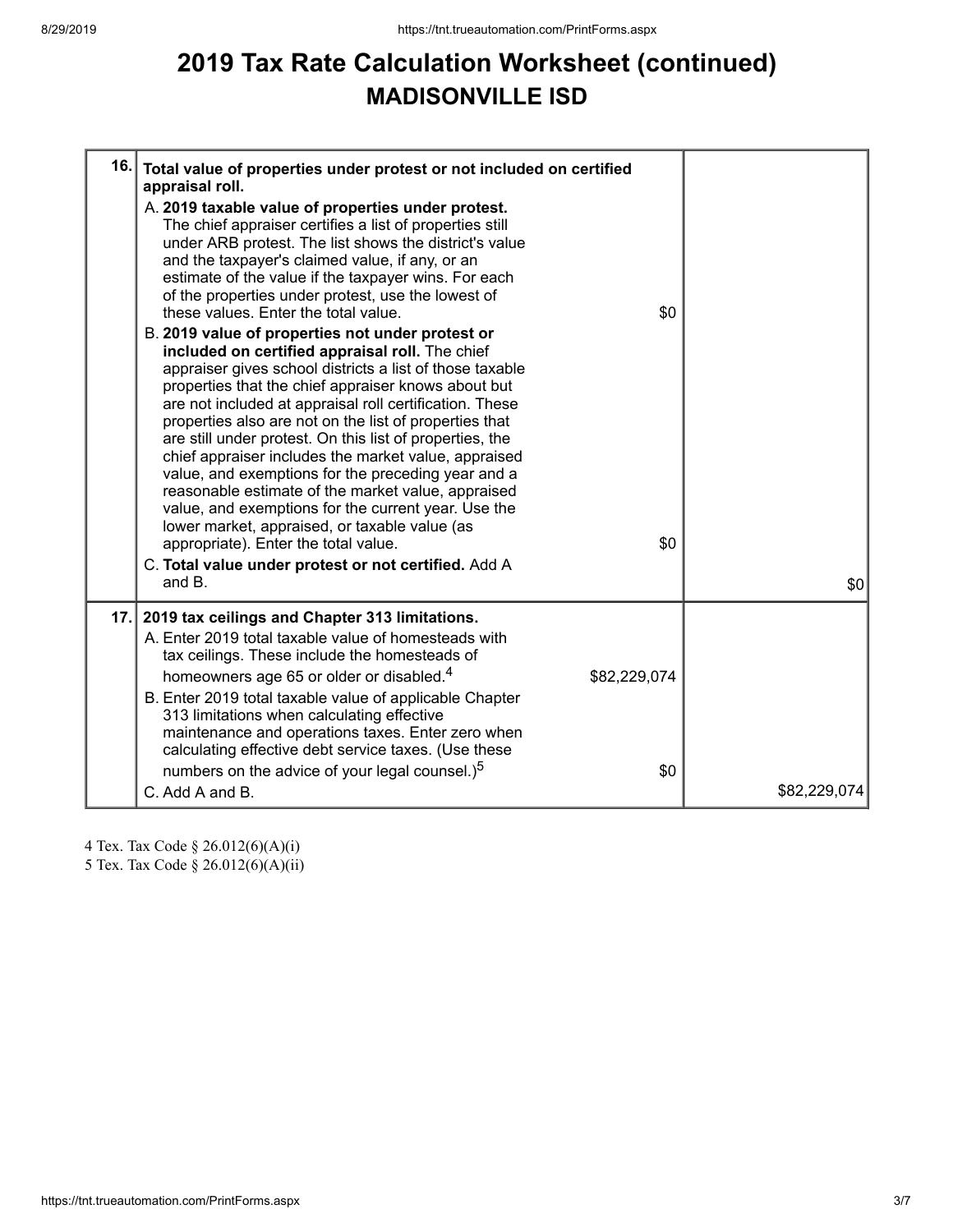## **2019 Tax Rate Calculation Worksheet (concluded) MADISONVILLE ISD**

| <b>18. 2019 total taxable value.</b> Add lines 15C and 16C. Subtract line 17C.                                                                                                                                                                                                                                                                                                                                                 | \$639,891,664  |
|--------------------------------------------------------------------------------------------------------------------------------------------------------------------------------------------------------------------------------------------------------------------------------------------------------------------------------------------------------------------------------------------------------------------------------|----------------|
| 19. Total 2019 taxable value of properties in territory annexed after January 1,<br>2018. Include both real and personal property. Enter the 2019 value of property<br>in territory annexed by the school district.                                                                                                                                                                                                            | \$0            |
| 20. Total 2019 taxable value of new improvements and new personal property<br>located in new improvements. "New" means the item was not on the<br>appraisal roll in 2018. New additions to existing improvements may be included<br>if the appraised value can be determined. New personal property in a new<br>improvement must have been brought into the unit after January 1, 2018 and be<br>located in a new improvement. | \$31,521,343   |
| 21. Total adjustments to the 2019 taxable value. Add lines 19 and 20.                                                                                                                                                                                                                                                                                                                                                          | \$31,521,343   |
| 22. 2019 adjusted taxable value. Subtract line 21 from line 18.                                                                                                                                                                                                                                                                                                                                                                | \$608,370,321  |
| 23. 2019 effective tax rate. Divide lines 14 by line 22 and multiply by \$100.                                                                                                                                                                                                                                                                                                                                                 | \$1.4812/\$100 |
| 24. 2019 effective tax rate for ISDs with Chapter 313 Limitations. Add together<br>the effective tax rates for M&O and debt service for those school districts that<br>participate in an applicable Chapter 313 limitations agreement.                                                                                                                                                                                         | \$0,0000       |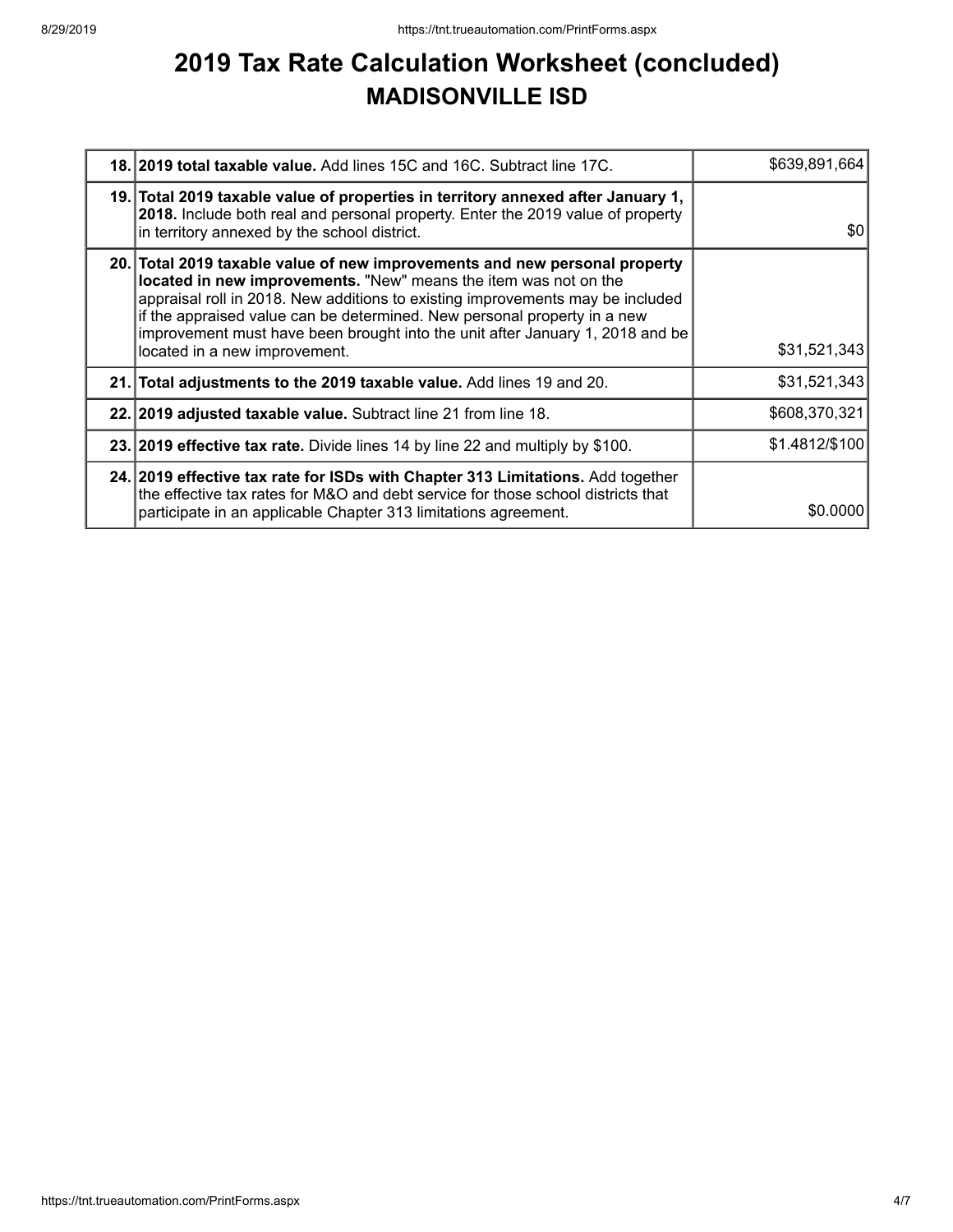### **Voter-Approval Tax Rate MADISONVILLE ISD**

Most school districts calculate a voter-approval tax rate that is split into two separate rates:

1. **Maintenance and Operations (M&O):** The M&O rate is the portion of the tax rate that raises taxes for any lawful purpose other than debt service for which a taxing unit may spend property tax revenue. This rate accounts for such things as salaries, utilities and day-to-day operations.

2. **Debt:** The debt tax rate includes the debt service necessary to pay the school district's debt payments in the coming year. This rate accounts for principal and interest on bonds and other debt secured by property tax revenue.

In most cases the voter-approval tax rate exceeds the effective tax rate, but occasionally decreases in a school district's debt service will cause the effective tax rate to be higher than the voter-approval tax rate.

### **MADISONVILLE ISD**

|      | 25. 2019 voter-approval M&O rate. The sum of the following as calculated in<br>Tax Code Section $26.08(n)(1)(A),(B)$ and (C).                                                                                                                                                                                                                                                                                                                                                                                                                                                                                                                                                                                                                                                                                                                                                                                                                                                                                         |                |
|------|-----------------------------------------------------------------------------------------------------------------------------------------------------------------------------------------------------------------------------------------------------------------------------------------------------------------------------------------------------------------------------------------------------------------------------------------------------------------------------------------------------------------------------------------------------------------------------------------------------------------------------------------------------------------------------------------------------------------------------------------------------------------------------------------------------------------------------------------------------------------------------------------------------------------------------------------------------------------------------------------------------------------------|----------------|
|      | Go to Region 13 Education Service Center's Worksheet for State Aid<br>Template for 2019-2020 to determine state compression percentage and the<br>district enrichment tax rate (DTR).                                                                                                                                                                                                                                                                                                                                                                                                                                                                                                                                                                                                                                                                                                                                                                                                                                 |                |
|      | A. The rate equal to the 2019 state compression<br>percentage times \$1.00<br>\$1.068400                                                                                                                                                                                                                                                                                                                                                                                                                                                                                                                                                                                                                                                                                                                                                                                                                                                                                                                              |                |
|      | B. The greater of:<br>(i) 2018 M&O - (\$1.00 + DTR reduction)<br>0R                                                                                                                                                                                                                                                                                                                                                                                                                                                                                                                                                                                                                                                                                                                                                                                                                                                                                                                                                   |                |
|      | \$0.000000<br>(ii) \$0.04 per \$100 of taxable value                                                                                                                                                                                                                                                                                                                                                                                                                                                                                                                                                                                                                                                                                                                                                                                                                                                                                                                                                                  |                |
|      | C. Add A and B.                                                                                                                                                                                                                                                                                                                                                                                                                                                                                                                                                                                                                                                                                                                                                                                                                                                                                                                                                                                                       | \$1.068400     |
| 26.1 | Total 2019 debt to be paid with property tax revenue.<br>Debt means the interest and principal that will be paid on debts that:<br>(1) Are paid by property taxes,<br>(2) Are secured by property taxes,<br>(3) Are scheduled for payment over a period longer than one year, and<br>(4) Are not classified in the school district's budget as M&O expenses.<br>A:Debt includes contractual payments to other school<br>districts that have incurred debt on behalf of this school<br>district, if those debts meet the four conditions above.<br>Include only amounts that will be paid from property tax<br>revenue. Do not include appraisal district budget<br>payments.<br>Enter debt amount:<br>\$712,500<br>B: Subtract unencumbered fund amount used to<br>$-\$0$<br>reduce total debt.<br>C: Subtract state aid received for paying principal and<br>interest on debt for facilities through the existing debt<br>allotment program and/or the instructional facilities<br>$-$ \$6,322<br>allotment program. | \$706,178      |
|      | D: Adjust debt: Subtract B and C from A.                                                                                                                                                                                                                                                                                                                                                                                                                                                                                                                                                                                                                                                                                                                                                                                                                                                                                                                                                                              |                |
|      | 27. Certified 2018 excess debt collections. Enter the amount certified by the<br>collector.                                                                                                                                                                                                                                                                                                                                                                                                                                                                                                                                                                                                                                                                                                                                                                                                                                                                                                                           | \$0            |
|      | 28. Adjusted 2019 debt. Subtract line 27 from line 26D.                                                                                                                                                                                                                                                                                                                                                                                                                                                                                                                                                                                                                                                                                                                                                                                                                                                                                                                                                               | \$706,178      |
|      | 29. Certified 2019 anticipated collection rate. Enter the rate certified by the<br>collector. If the rate is 100 percent or greater, enter 100 percent.                                                                                                                                                                                                                                                                                                                                                                                                                                                                                                                                                                                                                                                                                                                                                                                                                                                               | 100.000000%    |
|      | 30. 2019 debt adjusted for collections. Divide line 28 by line 29.                                                                                                                                                                                                                                                                                                                                                                                                                                                                                                                                                                                                                                                                                                                                                                                                                                                                                                                                                    | \$706,178      |
|      | 31. 2019 total taxable value. Enter amount on line 18.                                                                                                                                                                                                                                                                                                                                                                                                                                                                                                                                                                                                                                                                                                                                                                                                                                                                                                                                                                | \$639,891,664  |
|      | 32. 2019 debt tax rate. Divide line 30 by line 31 and multiply by \$100.                                                                                                                                                                                                                                                                                                                                                                                                                                                                                                                                                                                                                                                                                                                                                                                                                                                                                                                                              | \$0.1103/\$100 |
|      | 33. 2019 voter-approval tax rate. Add lines 25 and 32.                                                                                                                                                                                                                                                                                                                                                                                                                                                                                                                                                                                                                                                                                                                                                                                                                                                                                                                                                                | \$1.1787/\$100 |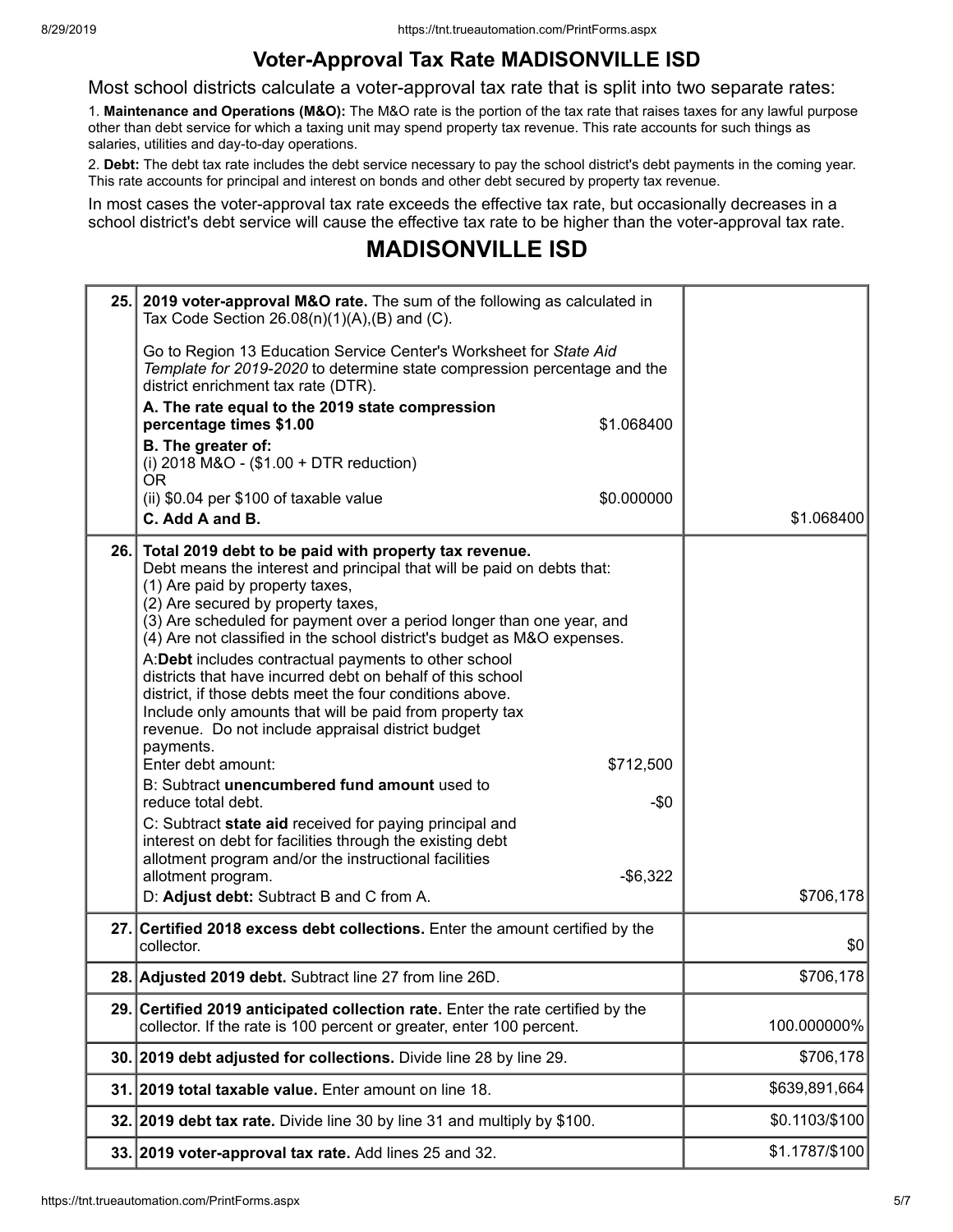### **Additional Rollback Protection for Pollution Control MADISONVILLE ISD**

A school district may raise its rate for M&O funds used to pay for a facility, device or method for the control of air, water or land pollution. This includes any land, structure, building, installation, excavation, machinery, equipment or device that is used, constructed, acquired or installed wholly or partly to meet or exceed pollution control requirements. The school district's expenses are those necessary to meet the requirements of a permit issued by the Texas Commission on Environmental Quality (TCEQ). The school district must provide the tax assessor with a copy of the TCEQ letter of determination that states the portion of the cost of the installation for pollution control.

This step should only be completed by a school district that uses M&O funds to pay for a facility, device or method for the control of air, water or land pollution.

| 34. Certified expenses from the Texas Commission on Environmental Quality<br><b>(TCEQ).</b> Enter the amount certified in the determination letter from TCEQ <sup>6</sup> . The<br>School district shall provide its tax assessor with a copy of the letter $^7$ . | \$0            |
|--------------------------------------------------------------------------------------------------------------------------------------------------------------------------------------------------------------------------------------------------------------------|----------------|
|                                                                                                                                                                                                                                                                    |                |
| 35. 2019 total taxable value. Enter the amount from line 31 of the Voter-Approval<br>Tax Rate Worksheet.                                                                                                                                                           | \$639,891,664  |
| 36. Additional rate for pollution control. Divide line 34 by line 35 and multiply by<br> \$100.                                                                                                                                                                    | \$0.0000/\$100 |
| 37. 2019 rollback tax rate, adjusted for pollution control.<br>Add line 36 and line 33.                                                                                                                                                                            | \$1.1787/\$100 |

 $^6$  Tex. Tax Code § 26.045(d)

 $7$  Tex. Tax Code § 26.045(i)

#### **Total Tax Rate**

Indicate the applicable total tax rates as calculated above.

| Effective Tax Rate (Line 23; or line 24 for a school district with Tax Code Chapter 313<br>limitations) | \$0.0000 |
|---------------------------------------------------------------------------------------------------------|----------|
| Voter-Approval Tax Rate (Line 33)                                                                       | \$1.1787 |
| Rollback Tax Rate Adjusted for Pollution Control (Line 37)                                              | \$1.1787 |

#### **School District Representative Name and Signature**

Enter the name of the person preparing the tax rate as authorized by the school board.

#### **Print Here**

Printed Name of School District Representative

#### **Sign Here**

School District Representative

**Date**